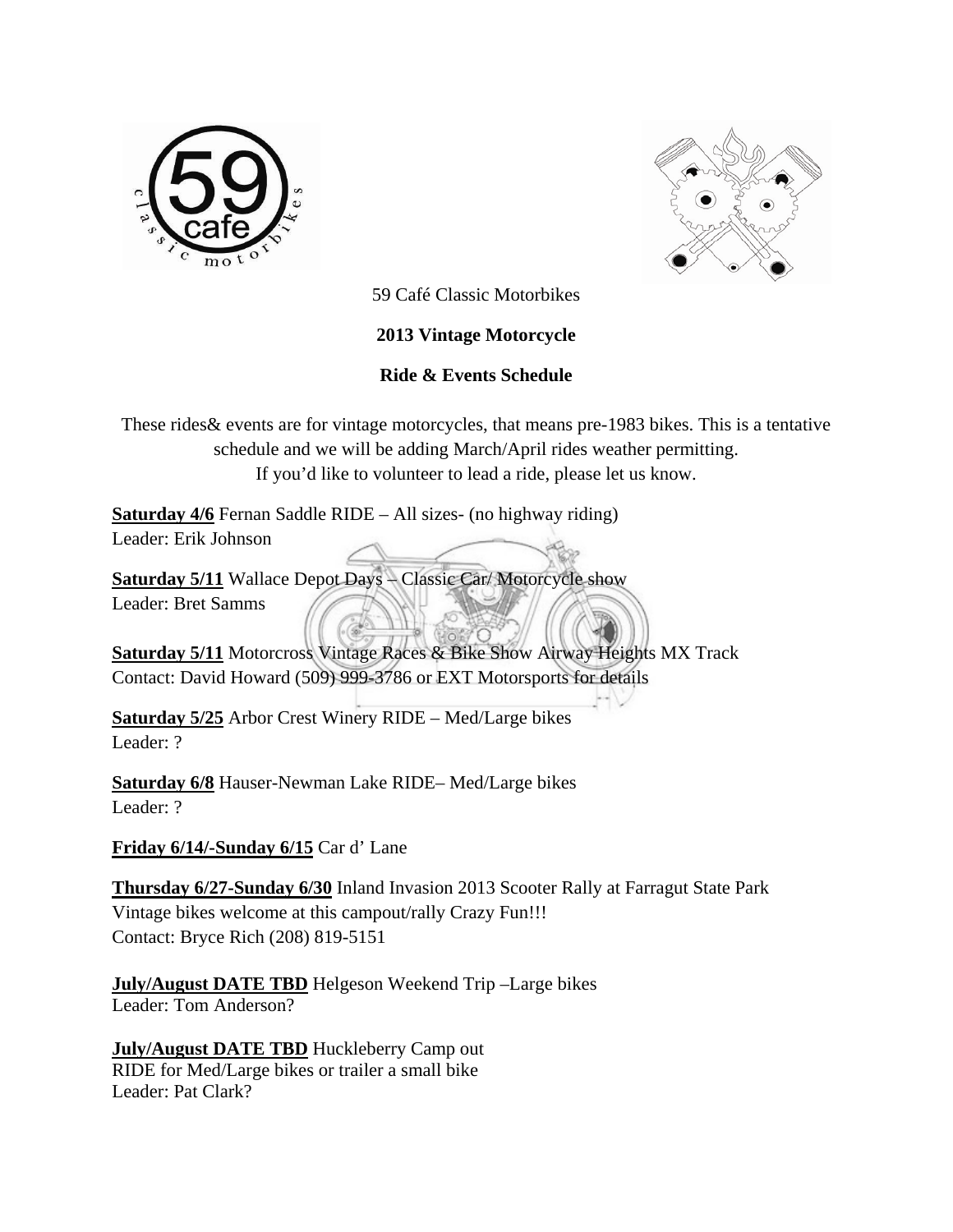**Saturday 7/6** Harrison RIDE–Med/Large bikes Leader: ?

**DATE TBD** Mods VS. Rockers – Weekend Rally (tentative) Contact: Erik Johnson (619) 708-6544 (we need your help for this to happen!)

**Saturday 8/3** Green Bluff RIDE – Med/Large bikes Leader: ?

**Sunday 8/11** Vintage British Car/Bike Show in Millwood – Contact: Greg Taylor (509)891-7850

**Sat 9/7 – 9/8** Rattler's Run – an entire weekend of vintage races right in Fairfield! Info: www.http://66.84.0.143/~ahrmanwc/aMX\_SpokaneWA.htm

**Sunday 9/21** Farragut Park & Bayview RIDE – Med/Large bikes Leader: ?

**DATE?** Mt. Spokane State Park – Summit – Med/Large bikes Leader: ?

**DATE?** Yellowstone Trail to Wolf's Lodge, possibly with dinner ? – Small/Med bikes Leader: ?

**DATE?** Famous Willies BBQ in Post Falls for lunch – Small/Med bikes Leader: ?

**DATE?** TSD Rally with vintage bikes instead of sports cars Leader: ?

## **NEW FOR 2013!!! Weekly Spontaneous Vintage Motorcycle Ride in CdA Area – All sizes**

Can't make the scheduled rides on Saturday? Just show up any Sunday & RIDE!!

Meet time: 10am every Sunday

Meet location: Bakery By The Lake (601 E Front Ave)

Route: TBD.

Notes: This ride will occur weekly during riding season (currently March-Oct/Nov) and there is no specified leader. Come with route ideas and encourage others with vintage bikes to join you. Lots of parking at the library across the street.